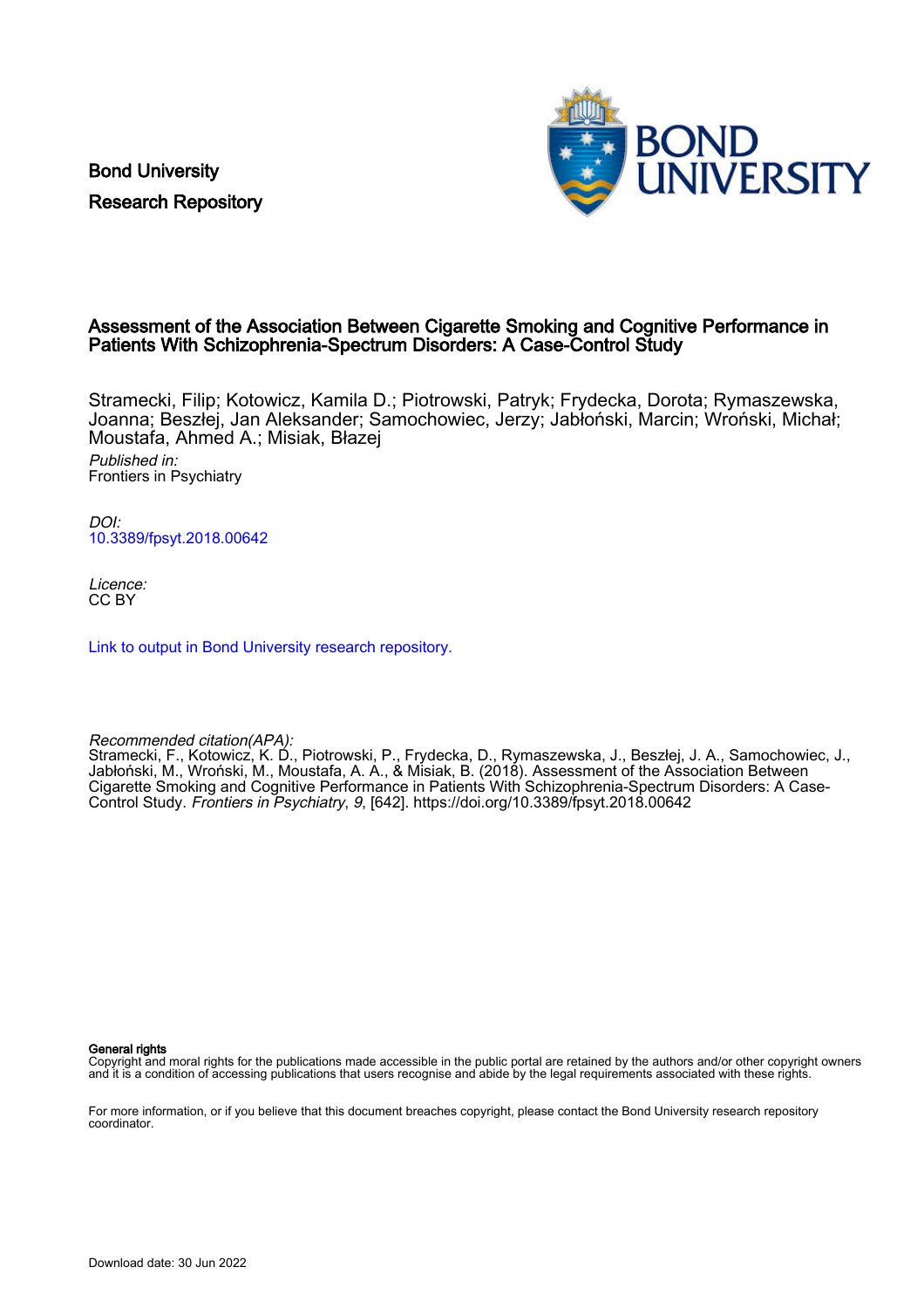



# Assessment of the Association Between Cigarette Smoking and [Cognitive Performance in Patients](https://www.frontiersin.org/articles/10.3389/fpsyt.2018.00642/full) With Schizophrenia-Spectrum Disorders: A Case-Control Study

[Filip Stramecki](http://loop.frontiersin.org/people/471409/overview)1\*, [Kamila D. Kotowicz](http://loop.frontiersin.org/people/472646/overview)1, Patryk Piotrowski1, [Dorota Frydecka](http://loop.frontiersin.org/people/153706/overview)1, Joanna Rymaszewska 1, [Jan Aleksander Beszłej](http://loop.frontiersin.org/people/632255/overview) 1, [Jerzy Samochowiec](http://loop.frontiersin.org/people/456694/overview) 2, Marcin Jabłoński<sup>2</sup>, Michał Wroński<sup>2</sup>, [Ahmed A. Moustafa](http://loop.frontiersin.org/people/15417/overview)<sup>3,4</sup> and [Błazej Misiak](http://loop.frontiersin.org/people/171472/overview)<sup>5</sup>

<sup>1</sup> Department of Psychiatry, Wroclaw Medical University, Wroclaw, Poland, <sup>2</sup> Department of Psychiatry, Pomeranian Medical University, Szczecin, Poland, <sup>3</sup> School of Social Sciences and Psychology, Marcs Institute of Brain and Behaviour, Western Sydney University, Penrith, NSW, Australia, <sup>4</sup> Department of Social Sciences, College of Arts and Sciences, Qatar University, Doha, Qatar, <sup>5</sup> Department of Genetics, Wroclaw Medical University, Wroclaw, Poland

#### **OPEN ACCESS**

#### Edited by:

Billie Bonevski, University of Newcastle, Australia

#### Reviewed by:

Teresa Sanchez-Gutierrez, Universidad Internacional De La Rioja, Spain Marina Šagud, University of Zagreb, Croatia

> \*Correspondence: Filip Stramecki [fstramecki@gmail.com](mailto:fstramecki@gmail.com)

#### Specialty section:

This article was submitted to Schizophrenia, a section of the journal Frontiers in Psychiatry

Received: 28 August 2018 Accepted: 15 November 2018 Published: 03 December 2018

#### Citation:

Stramecki F, Kotowicz KD, Piotrowski P, Frydecka D, Rymaszewska J, Beszłej JA, Samochowiec J, Jabłoński M Wroński M, Moustafa AA and Misiak B (2018) Assessment of the Association Between Cigarette Smoking and Cognitive Performance in Patients With Schizophrenia-Spectrum Disorders: A Case-Control Study. Front. Psychiatry 9:642. doi: [10.3389/fpsyt.2018.00642](https://doi.org/10.3389/fpsyt.2018.00642)

The prevalence of cigarette smoking is significantly higher in patients with schizophrenia compared to the general population. Schizophrenia is also characterized by cognitive impairments that can be detected in the premorbid phase of illness. However, studies addressing the association between cigarette smoking and cognition in patients with psychosis have provided mixed findings. Therefore, the aim of this study was to assess the relationship between tobacco smoking and cognitive performance in patients with schizophrenia. In this case-control study, we recruited 67 inpatients with schizophrenia (34 cigarette smokers) and 62 healthy controls (30 cigarette smokers) at two clinical sites (Wroclaw and Szczecin, Poland). Cognitive performance was examined using the Repeatable Battery for the Assessment of Neuropsychological Status (RBANS). Smoking dependence was determined using the Fagerström Test for Nicotine Dependence (FTND) and the pack-year index. Results show that, after adjustment for potential confounders, smokers with schizophrenia presented significantly lower scores on delayed memory tests compared to non-smokers with schizophrenia ( $F = 11.07$ ,  $p = 0.002$ ). In healthy controls, after adjustment for age, sex, and education level, smokers had significantly lower scores in immediate memory  $(47.1 \pm 6.4 \text{ vs. } 52.0 \pm 4.0, F = 11.64, p = 0.001)$ , visuospatial/constructional functions  $(34.8 \pm 3.8 \text{ vs. } 37.7 \pm 1.8, F = 12.86, p = 0.001)$ and global cognition (177.0  $\pm$  15.7 vs. 191.2  $\pm$  14.0,  $F = 12.63$ ,  $p = 0.001$ ) compared to non-smokers. There were no significant correlations between FTND scores or pack-year index and cognitive performance neither in patient nor control group. Our results show that cigarette smoking is related to worse delayed memory performance in schizophrenia patients as well as deficits of immediate memory, visuospatial/constructional functions, and global cognition in controls. Longitudinal studies are required to establish causal interference between smoking and cognition in patients with schizophrenia.

Keywords: schizophrenia, tobacco, smoking, nicotine, cognition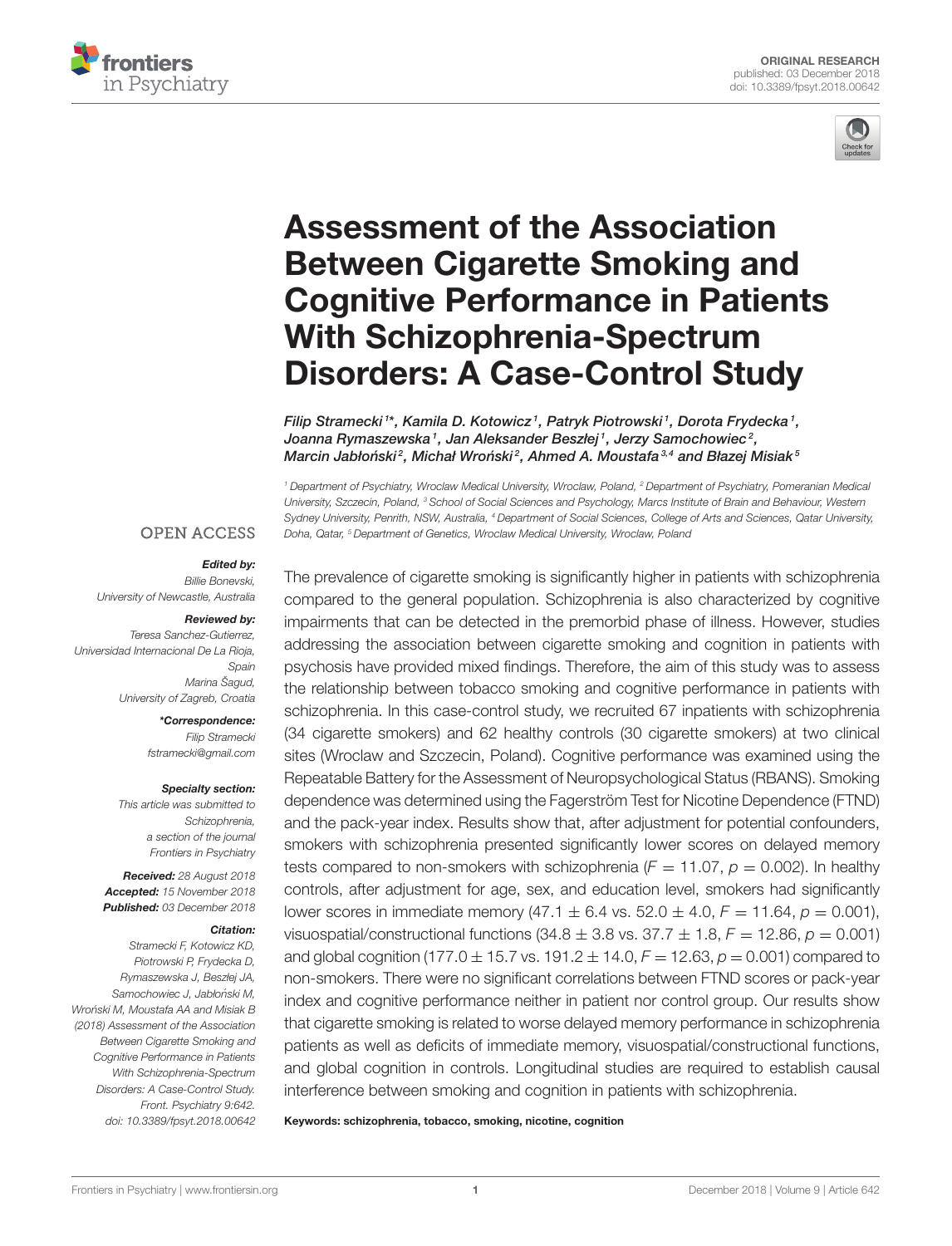# INTRODUCTION

Schizophrenia is a severe mental illness resulting from complex interactions between genetic and environmental factors [\(1\)](#page-6-0). Several studies indicate a high prevalence of tobacco smoking in patients with schizophrenia that has been estimated at around 58–88%, which is significantly higher than in the general population (23%) [\(2\)](#page-6-1). There are many hypotheses attempting to explain this observation. For instance, it has been proposed that cigarette smoking is a "self-medication" process, by which the patients cope with the negative symptoms of the disease, compensating for neurotransmission abnormalities in the central nervous system [\(3\)](#page-6-2). Based on this hypothesis, patients might also smoke to alleviate the extrapyramidal side effects associated with antipsychotic treatment since nicotine induces the 1A2 isoform of cytochrome P450 (CYP1A2) that is involved in metabolizing a number of antipsychotic drugs [\(4,](#page-6-3) [5\)](#page-6-4). Finally, it has been proposed that the occurrence of schizophrenia and nicotine dependence are related to overlapping genetic backgrounds and environmental factors [\(6\)](#page-6-5).

Several studies show that smoking among patients with schizophrenia has a significant impact on the psychopathological manifestation of the disease. However, these studies have provided mixed results showing either higher, lower or similar severity of positive and negative symptoms in smokers compared to non-smokers [\(7–](#page-6-6)[12\)](#page-6-7). Similarly, there is some evidence that smoking might impact cognitive performance in schizophrenia patients. It is widely known that cognitive deficits represent one of the main elements of schizophrenia psychopathology and are present in the majority of patients, largely influencing functional outcomes [\(13,](#page-6-8) [14\)](#page-6-9). Cognitive impairments in schizophrenia include, among others, deficits in verbal learning, memory, attention, working, and visuospatial memory as well as processing speed [\(15\)](#page-6-10). There is a growing body of evidence suggesting that cigarette smoking might also impact cognitive performance in patients with schizophrenia. However, studies addressing this link between cigarette smoking and cognition have provided mixed results. Some studies have shown that cigarette-smoking patients might present with better cognitive performance compared to non-smokers with schizophrenia [\(16\)](#page-6-11). It has also been reported that smoking cessation in patients with schizophrenia might result in the deterioration of visuospatial memory and attentional deficits with subsequent improvement in cognition after re-starting tobacco smoking [\(17\)](#page-6-12).

However, it has also been shown that tobacco smoking might be associated with worse cognitive performance in schizophrenia patients, especially in the domain of visuospatial memory [\(18,](#page-6-13) [19\)](#page-6-14). Finally, several studies revealed that there is no significant association between tobacco smoking and cognition in schizophrenia [\(10,](#page-6-15) [20,](#page-7-0) [21\)](#page-7-1). Interestingly, studies investigating the impact of tobacco smoking in non-clinical populations have provided more consistent results. It has been shown that young adults, who are addicted to nicotine experienced significantly higher deficits in attention and greater visuospatial working memory impairments compared to non-smokers [\(22,](#page-7-2) [23\)](#page-7-3).

Interestingly, experimental studies have revealed that intranasal nicotine administration might improve spatial organization and memory in patients with schizophrenia [\(17,](#page-6-12) [24,](#page-7-4) [25\)](#page-7-5). Moreover, transdermal nicotine administration has been found to improve memory performance [\(24,](#page-7-4) [26\)](#page-7-6). However, the effects of short-term nicotine administration do not equal long-term cohort studies in cigarette smokers. The opposite findings of these studies can results from the multifactorial etiology of cognitive disturbances. The impairments may be caused not exclusively by nicotine, but by a large number of cytotoxic compounds present in a cigarette smoke and cause adverse effects in the brain [\(27\)](#page-7-7). In general, large long-term cohort studies by Depp et al. [\(19\)](#page-6-14) and Vermeulen et al. [\(27\)](#page-7-7) have reported poorer cognitive functioning in cigarette smokers with psychotic disorders.

As mentioned above, studies addressing the impact of cigarette smoking on cognition have provided mixed findings. The majority of these studies have been performed in multipleepisode schizophrenia patients and have not included a group of healthy controls. Therefore, the aim of this study was to investigate the association between cigarette smoking and cognitive functioning in patients with schizophrenia and in the group of healthy controls.

# MATERIALS AND METHODS

## **Participants**

Participants were 67 patients with schizophrenia-spectrum disorders (34 smokers and 33 non-smokers) and 62 healthy controls (30 smokers and 32 non-smokers). There were following inclusion criteria for the patients: (1) age between 18 and 65 years and (2) a diagnosis of schizophrenia-spectrum disorders according to the DSM-IV criteria. The exclusion criteria for the patients were as follows: (1) co-occurrence of neurological disorders; (2) intellectual disability; (3) drug and alcohol dependence (except for nicotine dependence). In the healthy control group, the exclusion criteria included also psychiatric treatment and the presence of past, present, or family history of neurological and psychiatric disorders (except for nicotine dependence). There was no history of cardiovascular diseases, diabetes, and hypertension in the group of patients and controls.

All patients were recruited at Lower Silesian Center of Mental Health (Wroclaw, Poland), Department of Psychiatry (Wroclaw Medical University, Wroclaw, Poland) and Department of Psychiatry (Pomeranian Medical University, Szczecin, Poland) in the years 2016–2018. A diagnosis of schizophreniaspectrum disorders was established using the DSM-IV criteria and validated with the Operational Criteria for Psychotic Illness (OPCRIT) checklist [\(28\)](#page-7-8). There were 17 multipleepisode schizophrenia patients and 50 first-episode psychosis (FEP) patients. The latter group represented the following diagnoses: schizophrenia ( $n = 28$ ), schizophreniform disorder  $(n = 14)$ , brief psychotic disorder  $(n = 4)$ , schizoaffective disorder ( $n = 3$ ) and delusional disorder ( $n = 1$ ). Current psychopathological manifestation was assessed using the Positive and Negative Syndrome Scale (PANSS), which consists of three subscales: positive symptoms, negative symptoms,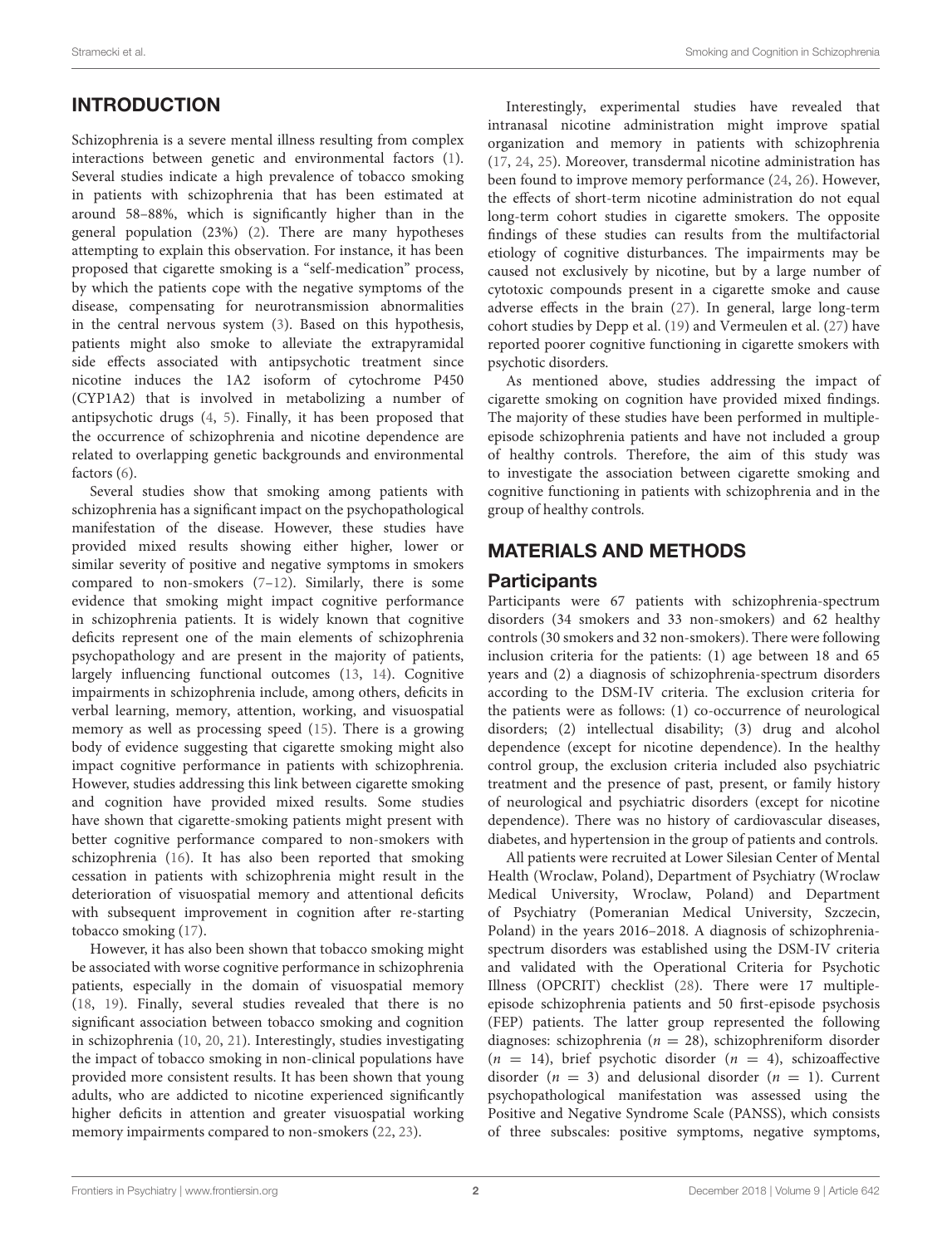and general psychopathology [\(29\)](#page-7-9). Based on a differential receptor affinity profiles of antipsychotics [\(30,](#page-7-10) [31\)](#page-7-11), patients were divided into three groups: (1) those receiving antipsychotics with high anticholinergic activity: clozapine, olanzapine, chlorpromazine, zuclopenthixol, levopromazine, and perazine (n  $=$  30); (2) those receiving antipsychotics with low anticholinergic activity: amisulpride, aripiprazole, haloperidol, risperidone, sertindol, sulpride, quetiapine, and ziprasidone ( $n = 23$ ) and (3) those receiving at least two antipsychotics with opposite anticholinergic activity ( $n = 14$ ). Healthy controls were recruited at the Wroclaw Medical University through advertisements. Patients and controls were selected as a convenience sample of individuals with data regarding cigarette smoking and cognitive performance. Both groups were matched for age, sex, and cigarette smoking status.

Tobacco smoking dependence was assessed with the use of the Fagerström Test for Nicotine Dependence (FTND) [\(32\)](#page-7-12) and the pack-year index [\(33\)](#page-7-13). Patients were classified as smokers if they reported smoking more than one cigarette per day for at least 12 months. Cognitive performance of all participants in the study was examined using the Repeatable Battery for the Assessment of Neuropsychological Status (RBANS) [\(34\)](#page-7-14). The RBANS has been validated in several studies of patients with schizophrenia, showing good psychometric properties [\(35](#page-7-15)[–37\)](#page-7-16). The RBANS captures the following cognitive domains: (1) immediate memory (measured by word List Learning and Story Memory test), (2) visuospatial and constructional working memory (Figure Copy and Line Orientation), (3) language capacity (Picture naming and Semantic Fluency), (4) attention (Digit Span and Coding), and (5) delayed memory (List Recall, List Recognition, Story Memory, and Figure Recall). Assessment of cognition was performed by psychologists, who were blind to the cigarette smoking status of participants. The FTND and questions regarding cigarette smoking status were administered after assessment of cognitive performance.

The study protocol was approved by the Ethics Committee at Wroclaw Medical University (Wroclaw, Poland) and followed the Declaration of Helsinki of ethical principles for human research. All participants gave a written informed consent.

## Statistical Analysis

The normality of data distribution was tested using the Kolmogorov–Smirnov test. Due to non-normal distribution of continuous variables, non-parametric tests were used to perform bivariate comparisons between the groups. Similarly, correlations were assessed using the Spearman's rank correlation coefficients. Distribution of categorical variables in patients and controls was compared using the  $\chi^2$  test. The analysis of co-variance (ANCOVA) was performed to test the effects of cigarette smoking status on cognitive performance after co-varying for age, sex, education level, and the chlorpromazine equivalent dosage (CPZeq). In the case of patients, the stage of illness (FEP patients or multiple-episode patients) was also added as a co-variate. We included scores of cognitive performance on domains that differed significantly between patients and controls as dependent variables in the ANCOVA. Before running the ANCOVA, scores of cognitive performance were transformed to Z-scores because <span id="page-3-0"></span>TABLE 1 | General characteristics of patients and controls.

| Patients ( $n = 67$ ) | Controls ( $n = 62$ ) | р       |
|-----------------------|-----------------------|---------|
| $30.3 \pm 9.7$        | $30.5 + 6.4$          | 0.349   |
| 36 (53.7)/31 (46.3)   | 28 (45.2)/34 (54.8)   | 0.331   |
| 18 (26.9)/49 (73.1)   | 5(8.1)/57(91.9)       | 0.005   |
| $2.4 \pm 2.9$         | $2.1 \pm 3.1$         | 0.535   |
| $5.6 \pm 8.8$         | $4.1 \pm 6.9$         | 0.554   |
| $40.5 + 10.9$         | $49.7 + 5.8$          | <0.001  |
| $33.6 \pm 5.4$        | $36.3 \pm 3.3$        | 0.005   |
| $27.8 \pm 6.1$        | $31.8 \pm 5.8$        | < 0.001 |
| $49.4 \pm 13.7$       | $63.2 \pm 10.8$       | < 0.001 |
| $42.9 \pm 9.8$        | $53.1 \pm 4.6$        | < 0.001 |
| $153.6 \pm 28.6$      | $184.3 \pm 16.4$      | < 0.001 |
|                       |                       |         |

FTND, the Fagerström Test for Nicotine Dependence. Data expressed as mean  $\pm$  SD or the number of cases. Raw scores of cognitive performance are provided. Significant differences were marked with bold characters ( $p < 0.05$ ).

of non-normal distribution. The results of statistical analysis were considered significant if  $p$ -value was <0.05. Statistical analysis was performed using the Statistical Package for Social Sciences, version 20 (SPSS Inc., Chicago, Illinois, USA).

## RESULTS

Scores of all cognitive domains and education level were significantly lower in the group of patients compared to controls (**[Table 1](#page-3-0)**). General characteristics of patients and controls with respect to cigarette smoking status are shown in **[Table 2](#page-4-0)**. All subgroups of participants did not differ significantly in terms of age and sex. The level of education was significantly lower in smokers compared to non-smokers. There were no significant differences in the FTND score and pack-year index between smoking patients and smoking controls.

Smokers with schizophrenia scored significantly lower on delayed memory compared to non-smokers with schizophrenia (**[Table 3](#page-4-1)**). Smoking controls had significantly lower scores of immediate memory, visuospatial/constructional abilities, language, and global cognition compared to non-smoking controls.

The results of ANCOVA testing for differences in cognitive performance between smokers and non-smokers, controlling for the effects of age, sex, education, stage of illness (FEP vs. multiple-episode patients), type of antipsychotics based on anticholinergic activity, and CPZeq are presented in **[Table 4](#page-5-0)**. The ANCOVA test confirmed a significant association between cigarette smoking status and delayed memory performance in the group of patients. This ANCOVA test also revealed a significant association between sex and delayed memory. The association between cigarette smoking and immediate memory, visuospatial/constructional functions, as well as global cognition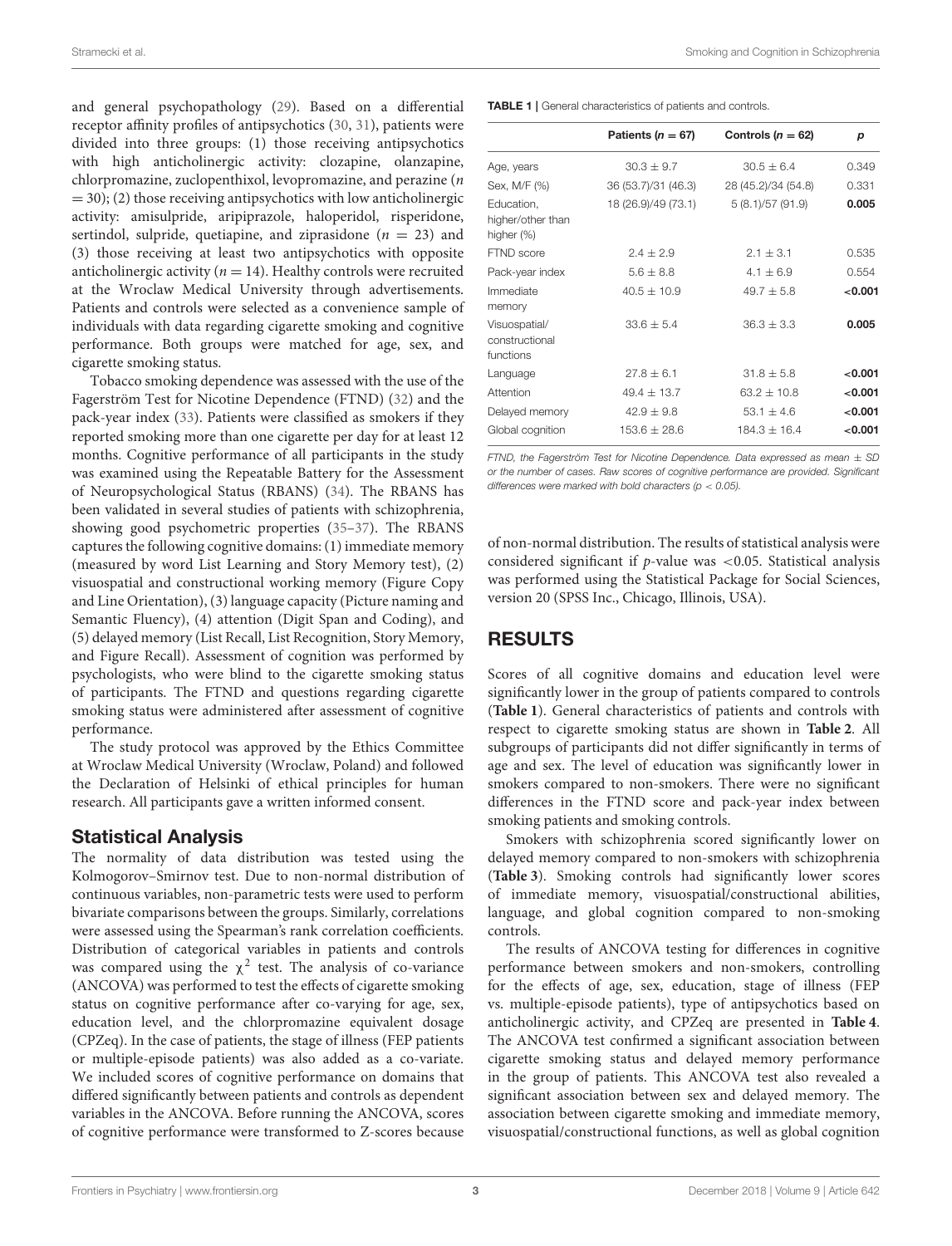<span id="page-4-0"></span>

|  |  | TABLE 2   General characteristics of schizophrenia patients and healthy controls with respect to cigarette smoking status. |
|--|--|----------------------------------------------------------------------------------------------------------------------------|
|  |  |                                                                                                                            |

|                                         | SZ-S $(n = 34)$     | SZ-NS $(n = 33)$    | HCs-S $(n = 30)$    | HCs-NS $(n = 32)$   | p     |
|-----------------------------------------|---------------------|---------------------|---------------------|---------------------|-------|
| Age, years                              | $31.6 \pm 9.6$      | $29.0 \pm 9.8$      | $30.9 \pm 5.9$      | $30.0 \pm 6.8$      | 0.251 |
| Sex, M/F (%)                            | 21 (61.8)/13 (38.2) | 15 (45.4)/18 (54.6) | 13 (43.3)/17 (56.7) | 15 (46.9)/17 (53.1) | 0.423 |
| Education, higher/other than higher (%) | 5 (14.7)/29 (85.3)  | 13 (39.4)/20 (60.6) | 1(3.3)/29(96.7)     | 4 (12.5)/28 (87.5)  | 0.001 |
| CPZeg, mg/day                           | $362.8 \pm 210.4$   | $324.7 \pm 239.9$   |                     |                     | 0.284 |
| PANSS-P                                 | $13.2 \pm 4.9$      | $14.7 \pm 5.7$      |                     |                     | 0.348 |
| PANSS-N                                 | $20.2 \pm 9.8$      | $19.0 \pm 8.0$      |                     |                     | 0.773 |
| PANSS-G                                 | $30.1 \pm 9.5$      | $31.8 \pm 8.9$      |                     |                     | 0.301 |
| PANSS-total                             | $61.6 \pm 20.7$     | $65.6 \pm 19.1$     |                     |                     | 0.486 |
| FTND score                              | $4.6 \pm 2.4$       | -                   | $4.5 \pm 3.1$       | -                   | 0.770 |
| Pack-year index                         | $11.1 \pm 9.6$      |                     | $8.3 \pm 8.1$       |                     | 0.238 |
|                                         |                     |                     |                     |                     |       |

CPZeq, chlorpromazine equivalent dosage; FTND, the Fagerström Test for Nicotine Dependence; 12HCs-S, smoking controls; HCs-NS, non-smoking controls; PANSS-G, the Positive and Negative Syndrome Scale (a severity of general psychopathology); PANSS-N, the Positive and Negative Syndrome Scale (a severity of negative symptoms); PANSS-P, the Positive and Negative Syndrome Scale (a severity of positive symptoms); PANSS-total, the Positive and Negative Syndrome Scale (total score); SZ-NS, non-smokers with schizophrenia; SZ-S, smokers with schizophrenia.

Significant differences were marked with bold characters ( $p < 0.05$ ).

<span id="page-4-1"></span>TABLE 3 | Cognitive performance with respect to cigarette smoking in patients with schizophrenia and healthy controls.

|                                       | SZ-S             | <b>SZ-NS</b>     | р     | <b>HCs-S</b>   | <b>HCs-NS</b>   | p     |
|---------------------------------------|------------------|------------------|-------|----------------|-----------------|-------|
| Immediate memory                      | $37.7 \pm 8.6$   | $43.3 \pm 12.4$  | 0.077 | $47.1 \pm 6.4$ | $52.0 \pm 4.0$  | 0.001 |
| Visuospatial/constructional functions | $33.0 \pm 5.1$   | $34.1 \pm 5.8$   | 0.232 | $34.8 \pm 3.8$ | $37.7 \pm 1.8$  | 0.001 |
| Language                              | $26.7 \pm 6.0$   | $28.8 + 6.0$     | 0.245 | $30.3 + 5.4$   | $33.2 + 5.8$    | 0.049 |
| Attention                             | $49.0 \pm 12.5$  | $49.8 \pm 15.0$  | 0.702 | $60.2 \pm 9.9$ | $66.0 \pm 11.0$ | 0.053 |
| Delayed memory                        | $40.2 \pm 9.0$   | $45.7 \pm 9.8$   | 0.013 | $51.7 \pm 5.1$ | $54.4 \pm 3.7$  | 0.059 |
| Global cognition                      | $148.9 \pm 26.5$ | $158.4 \pm 30.3$ | 0.146 | $177.0 + 15.7$ | $191.2 + 14.0$  | 0.002 |

HCs-S, smoking controls; HCs-NS, non-smoking controls; SZ-NS, non-smokers with schizophrenia; SZ-S, smokers with schizophrenia. Raw scores are presented as mean  $\pm$  SD. Significant differences were marked with bold characters ( $p < 0.05$ ).

appeared to be significant in healthy controls after adjustment for age, sex, and education level. The ANCOVA model testing for differences in global cognition between smoking and nonsmoking controls also demonstrated a significant association with age.

There were no significant correlations between the FTND score or the pack-year index and cognitive performance neither in the group of smoking patients nor in smoking controls (**[Table 5](#page-5-1)**).

#### **DISCUSSION**

This study investigated whether cognitive deficits observed in schizophrenia are associated with smoking behavior. We found worse performance of delayed memory in the group of smoking patients after adjustment for age, sex, educational attainment, illness stage, and medication effects. Further, smoking controls performed worse on immediate memory, visuospatial/constructional functions, and global cognition when compared to non-smoking healthy individuals. A severity of nicotine dependence was not related to the extent of cognitive impairments in our sample. The previous study by Zhang et al. [\(38\)](#page-7-17), which was also based on the use of RBANS, revealed worse performance of visuospatial/constructional abilities, immediate memory and global cognition in male smokers with schizophrenia compared to non-smokers. Cigarette smoking has also been associated with impairments in attention [\(15\)](#page-6-10), semantic fluency [\(39\)](#page-7-18), visual learning [\(18\)](#page-6-13), and global cognition [\(19\)](#page-6-14). A large, prospective 6-year follow-up study by 26], revealed that cigarette smoking is related to worse processing speed in patients with non-affective psychosis. Other studies have revealed improved cognitive performance in smokers with schizophrenia [\(40\)](#page-7-19) or a lack of association between nicotine dependence and cognition [\(20,](#page-7-0) [21\)](#page-7-1).

Discrepancies across studies addressing the effects of cigarette smoking on cognition in schizophrenia patients can be attributed to several methodological differences. Firstly, it should be noted that patients were recruited during various stages of illness in the above-mentioned studies. Indeed, some studies were performed in FEP patients [\(20,](#page-7-0) [21,](#page-7-1) [41\)](#page-7-20) while other studies assessed cognition in multiple-episode schizophrenia patients [\(15,](#page-6-10) [18,](#page-6-13) [39\)](#page-7-18). Although the dosage of medications was controlled in the majority of these studies, antipsychotics largely differ in terms of pro-cognitive activity and side effects [\(42,](#page-7-21) [43\)](#page-7-22). This is particularly related to the self-medication hypothesis. According to this theory, patients may unintentionally engage in smoking habits to increase the metabolism of antipsychotics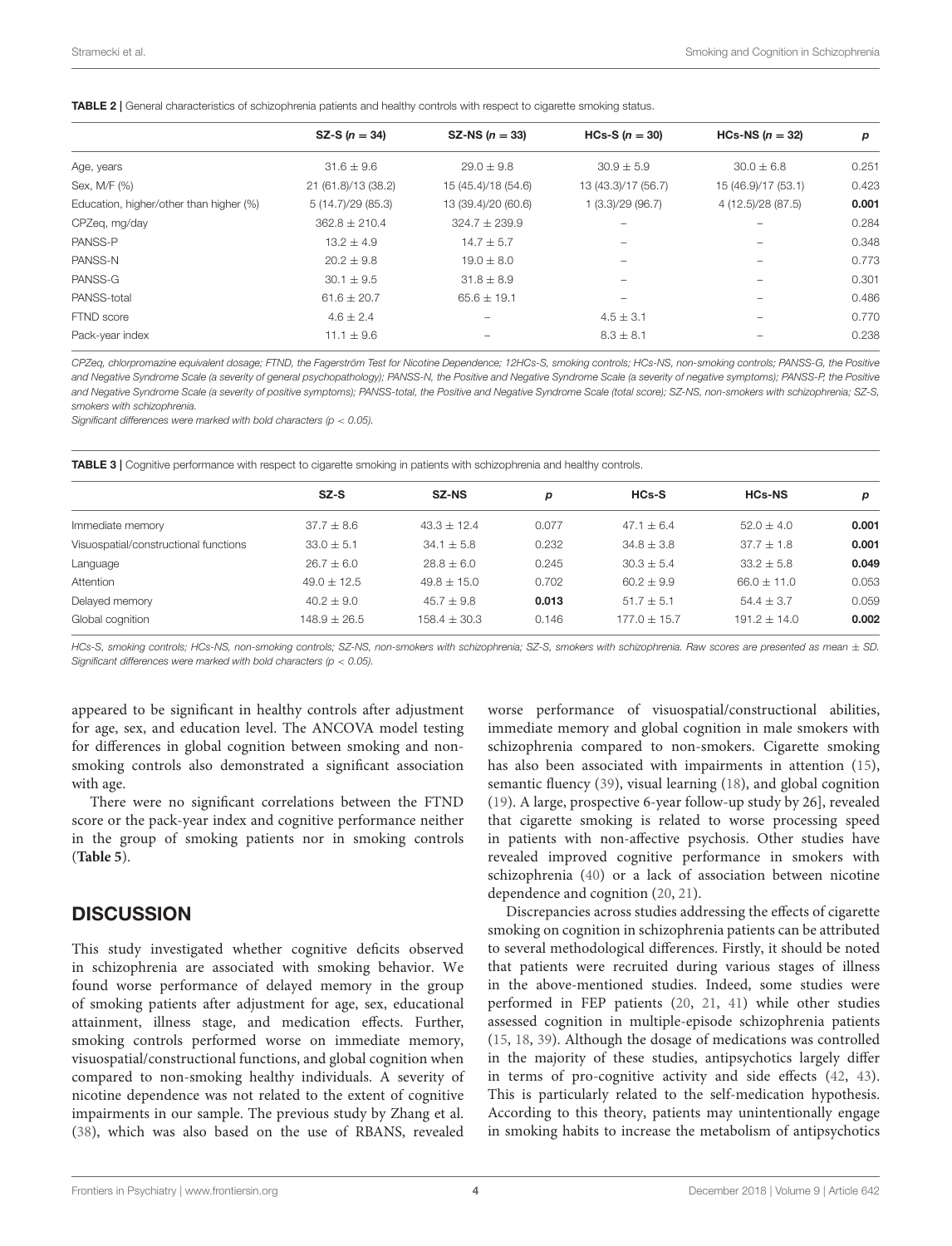<span id="page-5-0"></span>TABLE 4 | ANCOVA results testing for differences in cognitive performance between smokers and non-smokers after co-varying for education level, global psychopathology, and medication effects.

|                                               | <b>Smoking</b><br>(yes/no) | Age                       | <b>Sex</b>                | <b>Education</b><br>level  | <b>CPZeg</b>              | Anticholinergic activity of<br>antipsychotics (high vs. low<br>vs. mixed) | Group<br>(FEP vs.<br><b>MES</b> ) |
|-----------------------------------------------|----------------------------|---------------------------|---------------------------|----------------------------|---------------------------|---------------------------------------------------------------------------|-----------------------------------|
| Delayed memory, SZ<br>patients                | $F = 11.07$<br>$p = 0.002$ | $F = 1.26$<br>$p = 0.266$ | $F = 4.36$<br>$p = 0.041$ | $F = 0.60$<br>$p = 0.442$  | $F = 0.24$<br>$p = 0.627$ | $F = 0.53$<br>$p = 0.470$                                                 | $F = 3.28$<br>$p = 0.075$         |
| Immediate memory, HCs                         | $F = 11.64$<br>$p = 0.001$ | $F = 0.83$<br>$p = 0.366$ | $F = 0.46$<br>$p = 0.500$ | $F = 0.001$<br>$p = 0.978$ | $\overline{\phantom{0}}$  |                                                                           |                                   |
| Visuospatial/constructional<br>functions, HCs | $F = 12.86$<br>$p = 0.001$ | F < 0.001<br>$p = 0.999$  | $F = 1.99$<br>$p = 0.163$ | $F = 0.79$<br>$p = 0.377$  | $\overline{\phantom{0}}$  |                                                                           |                                   |
| Language, HCs                                 | $F = 3.30$<br>$p = 0.074$  | $F = 0.27$<br>$p = 0.603$ | $F = 1.51$<br>$p = 0.223$ | $F = 0.503$<br>$p = 0.481$ | -                         |                                                                           |                                   |
| Global cognition, HCs                         | $F = 12.63$<br>$p = 0.001$ | $F = 7.91$<br>$p = 0.007$ | $F = 0.17$<br>$p = 0.683$ | $F = 0.36$<br>$p = 0.552$  | -                         |                                                                           |                                   |

CPZeq, chlorpromazine equivalent dosage; FEP, first-episode psychosis; MES, multiple-episode schizophrenia; PANSS, the Positive and Negative Syndrome Scale. Significant effects were marked with bold characters ( $p < 0.05$ ).

<span id="page-5-1"></span>TABLE 5 | Correlations between FTND score, pack-year index cognitive performance in smokers.

|                                       |                   | <b>SZ-S patients</b> | <b>HCs-S</b>      |                 |  |
|---------------------------------------|-------------------|----------------------|-------------------|-----------------|--|
|                                       | <b>FTND score</b> | Pack-year index      | <b>FTND score</b> | Pack-year index |  |
| Immediate memory                      | $r = 0.073$       | $r = -0.044$         | $r = 0.297$       | $r = -0.039$    |  |
|                                       | $p = 0.681$       | $p = 0.807$          | $p = 0.125$       | $p = 0.843$     |  |
| Visuospatial/constructional functions | $r = 0.026$       | $r = 0.008$          | $r = -0.187$      | $r = -0.099$    |  |
|                                       | $p = 0.882$       | $p = 0.967$          | $p = 0.341$       | $p = 0.617$     |  |
| Language                              | $r = 0.180$       | $r = -0.011$         | $r = 0.247$       | $r = -0.095$    |  |
|                                       | $p = 0.309$       | $p = 0.949$          | $p = 0.205$       | $p = 0.630$     |  |
| Attention                             | $r = 0.006$       | $r = 0.039$          | $r = -0.163$      | $r = -0.148$    |  |
|                                       | $p = 0.973$       | $p = 0.830$          | $p = 0.408$       | $p = 0.454$     |  |
| Delayed memory                        | $r = -0.023$      | $r = 0.044$          | $r = 0.186$       | $r = -0.092$    |  |
|                                       | $p = 0.898$       | $p = 0.807$          | $p = 0.343$       | $p = 0.640$     |  |
| Global cognition                      | $r = 0.102$       | $r = 0.022$          | $r = 0.009$       | $r = -0.163$    |  |
|                                       | $p = 0.568$       | $p = 0.903$          | $p = 0.963$       | $p = 0.406$     |  |

FTND, the Fagerström Test for Nicotine Dependence; HCs-S, smoking controls; SZ-S, smokers with schizophrenia.

and alleviate extrapyramidal symptoms or improve cognitive deficits and negative symptoms [\(44\)](#page-7-23). Moreover, there is some evidence that treatment-resistance might be related to cognitive impairments in this group of patients [\(30\)](#page-7-10). Another point is that various definitions of cigarette smoking have been used and a detailed history of smoking habits has not been recorded in most studies. In addition, a severity of nicotine dependence has not been controlled in a number of previous studies. Finally, schizophrenia is also associated with high prevalence rates of comorbid cardiovascular diseases that might further contribute to cognitive deficits [\(45,](#page-7-24) [46\)](#page-7-25). A recent meta-analysis revealed that a diagnosis of metabolic syndrome together with its single components (central obesity, dyslipidaemia, diabetes, and hypertension) is related to cognitive impairment in patients with schizophrenia [\(47\)](#page-7-26). Therefore, it might be assumed various prevalence rates of metabolic syndrome and related conditions in distinct studies might impact the association between cigarette smoking and cognition in schizophrenia.

The results of this study should be interpreted with caution, taking into account certain limitations. First, it should be noted that power analysis was not performed and our study had a relatively small sample size. Although this may suggest that our results could have occurred by coincidence, our findings are consistent with several previous studies. Second, our crosssectional study design does not enable us to explain the reciprocal interactions between tobacco smoking and cognitive performance. Cigarette smoking might contribute to cognitive impairment via various mechanisms, including the effects on neurotransmission systems and vascular endothelium [\(48\)](#page-7-27). However, certain cognitive deficits might make the patients more prone to engage in smoking behaviors. For instance, it has been reported that impairments in sustained attention and control of impulsivity may be a risk factor for cigarette smoking [\(49\)](#page-7-28). Another limitation of our study is that the majority of our patients were not drug-naïve. However, the measures of antipsychotic treatment did not differ significantly between smoking and non-smoking patients and were included in the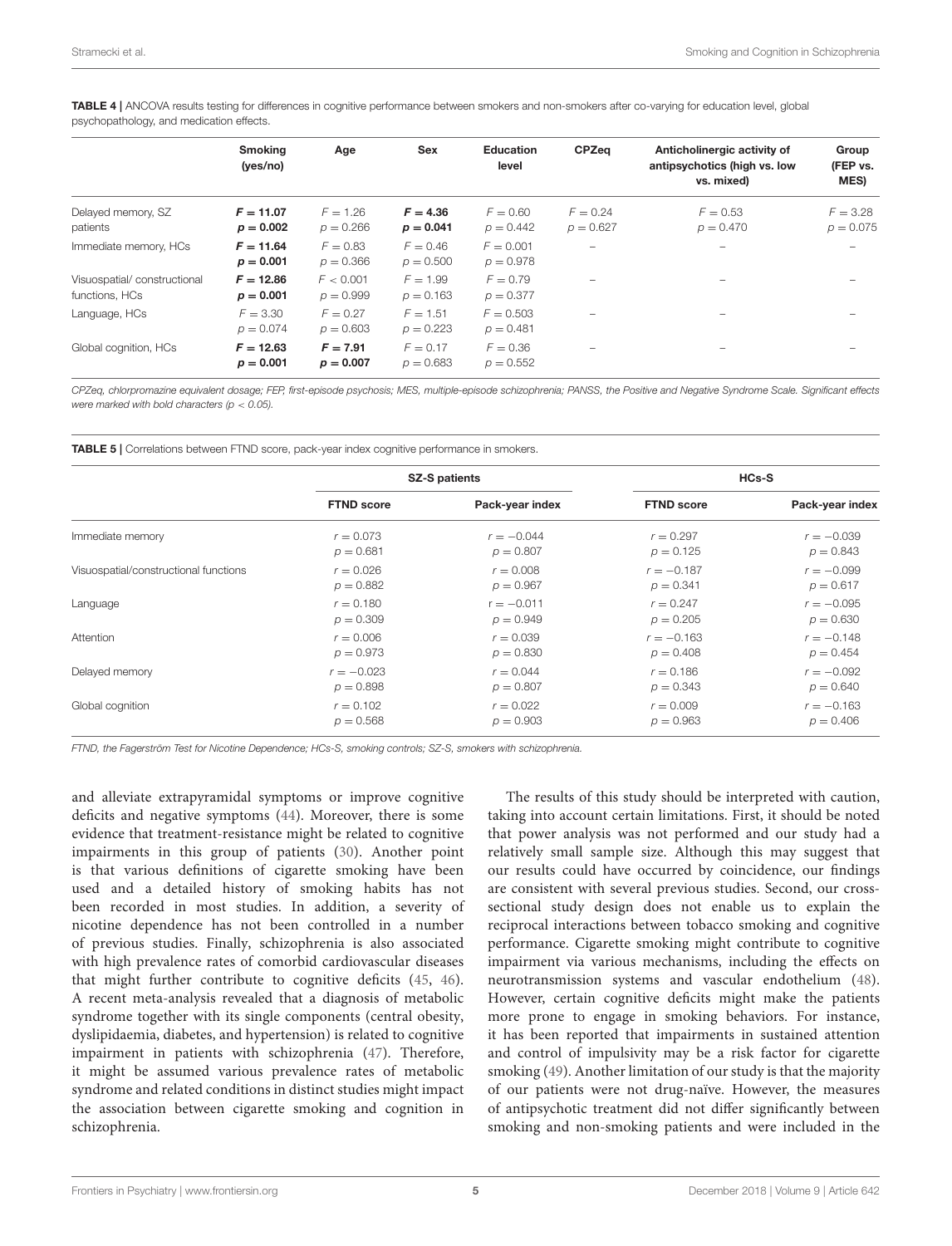ANCOVA tests. In addition, our sample was not representative and thus it is difficult to generalize our findings over the entire population of patients. At this point, it is important to note that patients with schizophrenia and comorbid addictions other than nicotine dependence were excluded. Moreover, we did not record the use of other drugs that are frequently used by patients with psychotic disorders, such as cannabis. It also has to be noted that we did not take into account the influence of specific drugs on cognitive functions, different doses of these drugs, and the complex effect of drug-nicotine interaction on the symptoms of the disease. Finally, we did not control for a severity of extrapyramidal side effects that might be related to both cognitive deficits and cigarette smoking.

In summary, our study demonstrated that cigarette smoking is associated with impairments of delayed memory in patients with schizophrenia. However, in healthy, controls, cigarette smoking was related to worse performance of immediate memory, visuospatial/constructional abilities, and global cognition. The mechanisms underlying these differential associations in patients and controls remain unknown and require further studies. The association between cigarette smoking and cognitive impairment may not be related to the severity of nicotine dependence. Longitudinal studies are required to establish the direction of causality between cigarette smoking and cognition in schizophrenia.

## **REFERENCES**

- <span id="page-6-0"></span>1. Misiak B, Stramecki F, Gaweda Ł, Prochwicz K, Sasiadek MM, Moustafa AA, et al. Interactions between variation in candidate genes and environmental factors in the etiology of schizophrenia and bipolar disorder: a systematic review. Mol Neurobiol[. \(2018\) 55:5075–100. doi: 10.1007/s12035-017-0](https://doi.org/10.1007/s12035-017-0708-y) 708-y
- <span id="page-6-1"></span>2. Boggs DL, Carlson J, Cortes-Briones J, Krystal JH, D'Souza DC. Going up in smoke? A review of nAChRs-based treatment strategies for improving cognition in schizophrenia. Curr Pharm Des. (2014) 20:5077–92. doi: [10.2174/1381612819666131216121019](https://doi.org/10.2174/1381612819666131216121019)
- <span id="page-6-2"></span>3. D'Souza MS, Markou A. Schizophrenia and tobacco smoking comorbidity: nAChR agonists in the treatment of schizophreniaassociated cognitive deficits. Neuropharmacology (2012) 62:1564–73. doi: [10.1016/j.neuropharm.2011.01.044](https://doi.org/10.1016/j.neuropharm.2011.01.044)
- <span id="page-6-3"></span>4. de Leon J. Atypical antipsychotic dosing: the effect of smoking and caffeine. Psychiatr Serv. (2004) 55:491–3. doi: [10.1176/appi.ps.55.5.491](https://doi.org/10.1176/appi.ps.55.5.491)
- <span id="page-6-4"></span>5. Barr RS, Culhane MA, Jubelt LE, Mufti RS, Dyer MA, Weiss AP, et al. The effects of transdermal nicotine on cognition in non-smokers with schizophrenia and non-psychiatric controls. Neuropsychopharmacology (2008) 33:480–90. doi: [10.1038/sj.npp.1301423](https://doi.org/10.1038/sj.npp.1301423)
- <span id="page-6-5"></span>6. Chambers RA, Krystal JH, Self DW. A neurobiological basis for substance abuse comorbidity in schizophrenia. Biol Psychiatry (2001) 50:71–83. doi: [10.1016/S0006-3223\(01\)01134-9](https://doi.org/10.1016/S0006-3223(01)01134-9)
- <span id="page-6-6"></span>7. Schwartz K, Iancu I, Stryjer R, Chelben J, Kotler M, Weizman A, et al. Reduced platelet vesicular monoamine transporter density in smoking schizophrenia patients. Eur Neusopsychopharmacol. (2005) 15:557–61. doi: [10.1016/j.euroneuro.2005.02.005](https://doi.org/10.1016/j.euroneuro.2005.02.005)
- 8. Salokangas RKR, Honkonen T, Stengard E, Koivisto AM, Hietala J. Cigarette smoking in long-term schizophrenia. Eur Psychiatry (2006) 21:219–23. doi: [10.1016/j.eurpsy.2005.07.008](https://doi.org/10.1016/j.eurpsy.2005.07.008)
- 9. Zhang XY, Chen DC, Xiu MH, Haile CN, He SC, Luo X, et al. Cigarette smoking, psychopathology and cognitive function in first- episode drugnaive patients with schizophrenia: a case–control study. Psychol Med. (2013) 43:1651–60. doi: [10.1017/S0033291712002590](https://doi.org/10.1017/S0033291712002590)

## AUTHOR CONTRIBUTIONS

FS, DF, and BM contributed conception and design of the study. FS, KK, PP, DF, JB, JS, MJ, and MW performed clinical assessment of patients. FS organized the database. BM performed the statistical analysis. FS wrote the first draft of the manuscript. FS, BM, JR, and AM wrote sections of the manuscript. All authors contributed to manuscript revision, read, and approved the submitted version.

#### FUNDING

Participants were recruited in frame of the following grants: the Iuventus Plus grant awarded by the Ministry of Science and Higher Education (grant number: IP2015 052474), the Preludium grant awarded by the National Centre of Science (grant number: 2011/03/N/NZ5/00248) and the Sonata grant awarded by the National Centre of Science (grant number: 2013/11/D/HS6/04619).

## ACKNOWLEDGMENTS

We are deeply grateful to all patients and healthy controls participating in this study.

- <span id="page-6-15"></span>10. Iasevoli F, Balletta R, Gilardi V, Giordano S, de Bartolomeis A. Tobacco smoking in treatment-resistant schizophrenia patients is associated with impaired cognitive functioning, more severe negative symptoms, and poorer social adjustment. Neuropsychiatr Dis Treat. (2013) 9:1113–20. doi: [10.2147/NDT.S47571](https://doi.org/10.2147/NDT.S47571)
- 11. Misiak B, Kiejna A, Frydecka D. Assessment of cigarette smoking status with respect to symptomatic manifestation in first-episode schizophrenia patients. Compr Psychiatry (2015) 58:146–51. doi: [10.1016/j.comppsych.2014.11.024](https://doi.org/10.1016/j.comppsych.2014.11.024)
- <span id="page-6-7"></span>12. Jiang J, See YM, Subramaniam M, Lee J. Investigation of cigarette smoking [among male schizophrenia patients.](https://doi.org/10.1371/journal.pone.0071343) PLoS ONE (2013) 8:e71343. doi: 10.1371/ journal.pone.0071343
- <span id="page-6-8"></span>13. Brekke JS, Hoe M, Long J, Green MF. How neurocognition and social cognition influence functional change during community-based psychosocial rehabilitation for individuals with schizophrenia. Schizophr Bull. (2007) 33:1247–56. doi: [10.1093/schbul/sbl072](https://doi.org/10.1093/schbul/sbl072)
- <span id="page-6-9"></span>14. Brekke JS, Hoe M, Long J, Green MF. Neurocognitive change, functional change and service intensity during community-based psychosocial rehabilitation for schizophrenia. Psychol Med. (2009) 39:1637–47. doi: [10.1017/S003329170900539X](https://doi.org/10.1017/S003329170900539X)
- <span id="page-6-10"></span>15. Nuechterlein KH, Barch DM, Gold JM, Goldberg TE, Green MF, Heaton RK. Identification of separable cognitive factors in schizophrenia. Schizophr Res. (2004) 72:29–39. doi: [10.1016/j.schres.2004.09.007](https://doi.org/10.1016/j.schres.2004.09.007)
- <span id="page-6-11"></span>16. Wing VC, Bacher I, Sacco KA, George TP. Neuropsychological performance in patients with schizophrenia and controls as a function of cigarette smoking status. Psychiatry Res[. \(2011\) 188:320–6. doi: 10.1016/j.psychres.2011.](https://doi.org/10.1016/j.psychres.2011.05.037) 05.037
- <span id="page-6-12"></span>17. Sacco KA, Termine A, Seyal A, Dudas MM, Vessicchio JC, Krishnan-Sarin S, et al. Effects of cigarette smoking on spatial working memory and attentional deficits in schizophrenia: involvement of nicotinic receptor mechanisms. Arch Gen Psychiatry (2005) 62:649–59. doi: [10.1001/archpsyc.62.6.649](https://doi.org/10.1001/archpsyc.62.6.649)
- <span id="page-6-13"></span>18. Reed AC, Harris JG, Olincy A. Schizophrenia, smoking status, and performance on the matrics cognitive consensus battery. Psychiatry Res. (2016) 246:1–8. doi: [10.1016/j.psychres.2016.08.062](https://doi.org/10.1016/j.psychres.2016.08.062)
- <span id="page-6-14"></span>19. Depp CA, Bowie CR, Mausbach BT, Wolyniec P, Thornquist MH, Luke JR, et al. Current smoking is associated with worse cognitive and adaptive